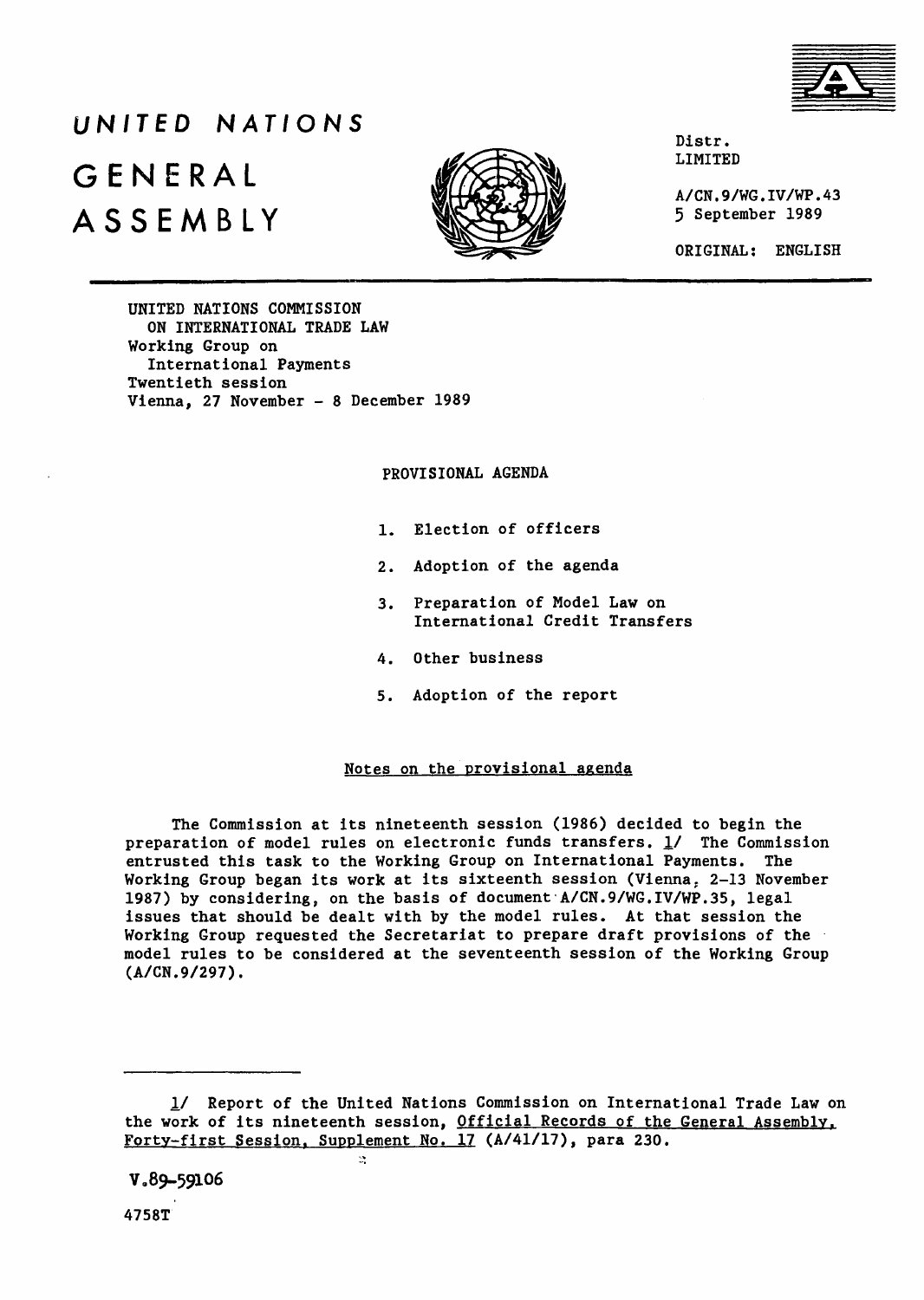**A/CN.9/WG.IV/WP.43 Page 2**

At its seventeenth session (New York, 5-15 July 1988) the Working Group considered a draft of Model Rules on Electronic Funds Transfers prepared by the Secretariat (A/CN.9/WG.IV/WP.37). At the conclusion of the session the Working Group requested the Secretariat to prepare a revised draft of the Model Rules taking into account the considerations and the decisions of the Working Group (A/CN.9/317, para 10).

At its eighteenth session (Vienna, 5-16 December 1988) the Working Group considered the revised draft prepared by the secretariat contained in A/CN.9/WG.IV/WP.39. The Working Group decided that the name of the draft should be changed to draft Model Law on International Credit Transfers.

The Working Group continued its consideration of the draft provisions at its nineteenth session held in New York from 10 to 21 July 1989. During the session a drafting group prepared a restructured text of the draft Model Law for discussion at the twentieth session of the Working Group. The text of the Model Law to be considered by the Working Group is contained in annex I to the report of the Working Group (A/CN.9/328) as well as in A/CN.9/WG.IV/WP.44 with comments.

The Working Group is composed of all States members of the Commission. These are;

Argentina. Bulgaria, Cameroon, Canada, Chile, China, Costa Rica, Cuba, Cyprus, Czechoslovakia, Denmark, Egypt, France, Germany, Federal Republic of, Hungary, India, Iran, Iraq, Italy, Japan, Kenya, Lesotho, Libyan Arab Jamahiriya, Mexico, Morocco, Netherlands, Nigeria, Sierra Leone, Singapore, Spain, Togo, Union of Soviet Socialist Republics, United Kingdom of Great Britain and Northern Ireland, United States of America, Uruguay, and Yugoslavia.

#### Item 1. Election of officers

The Working Group, in accordance with its practice at previous sessions, may wish to elect a Chairman and a Rapporteur.

#### Item 3. Preparation of Model Law on International Credit Transfers

The following documents will be made available at the session:

(a) Report of the Working Group on International Payments on the work of its sixteenth session (A/CN.9/297);

(b) Report of the Working Group on International Payments on the work of its seventeenth session (A/CN.9/317);

(c) Report of the Working Group on International Payments on the work of its eighteenth session (A/CN.9/318)j

(d) Report of the Working Group on International Payments on the work of its nineteenth session (A/CN.9/328);

(e) International Credit Transfers: Major issues to be considered by the Working Group, report of the Secretary-General (A/CN.9/WG.IV/WP.42) (prepared for the nineteenth session of the Working Group);

(f) International Credit Transfers: Comments on the draft Model Law on International Credit Transfers, report of the Secretary-General (A/CN.9/WG.IV/WP.44).